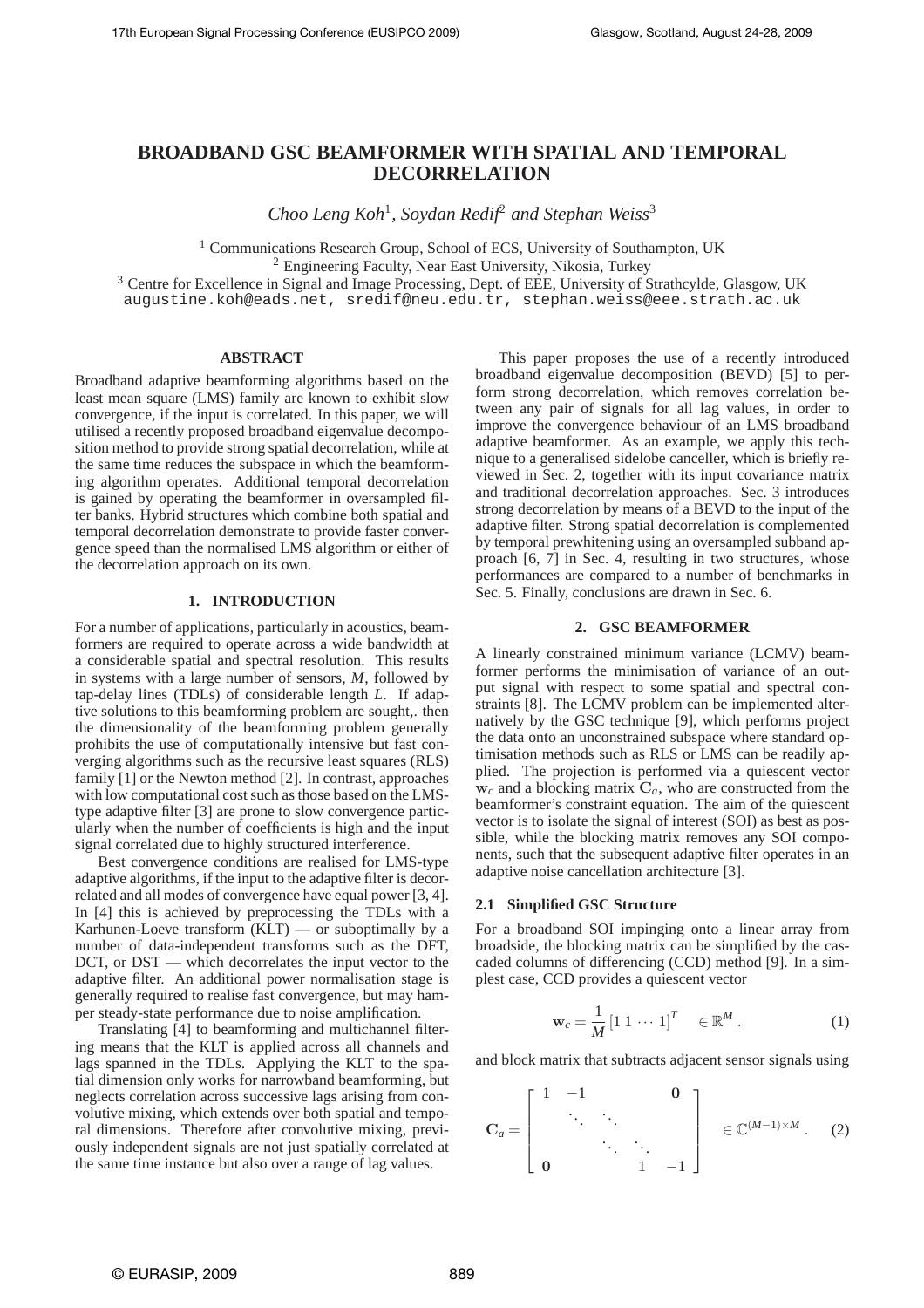The simplification is based on C*<sup>a</sup>* only being applied to the spatial component of the data. However, with sensor array data collected in  $x[n]$ , it can be easily the verified that

$$
\mathbf{u}_{\mathrm{S}}[n] = \mathbf{C}_a \mathbf{x}[n] \quad \in \mathbb{C}^{M-1} \,, \tag{3}
$$

is free of SOI. The blocking matrix output  $\mathbf{u}_{\text{S}}[n] \in \mathbb{C}^{M}$  contains spatial data only, and need to be buffered in tap delay lines (TDLs) prior to being passed as  $u_{ST}[n] \in \mathbb{C}^{(M-1)L}$  to the adaptive filter vector  $w_a \in \mathbb{C}^{(M-1)L}$  as shown on Fig. 1. The adaptive filter is optimised based on a suitable criterion applied to the error  $e[n]$  which is obtained by subtracting the adaptive filter output from the quiescent signal *d*[*n*].

# **2.2 Covariance Matrix**

When optimising w*<sup>a</sup>* based on LMS-type algorithms,the speed of convergence is influenced by the data covariance matrix

$$
\mathbf{R}_{uu,\mathrm{ST}} = \mathscr{E}\left\{\mathbf{u}_{\mathrm{ST}}[n]\mathbf{u}_{\mathrm{ST}}^H[n]\right\} \,. \tag{4}
$$

based on the input  $u_{ST}[n]$  to the adaptive filter in Fig. 1. This covariance matrix can also be expressed as

$$
\mathbf{R}_{uu,\mathrm{ST}}=\begin{bmatrix}\n\mathbf{R}_{uu,\mathrm{s}}[0] & \mathbf{R}_{uu,\mathrm{s}}[-1] & \dots & \mathbf{R}_{uu,\mathrm{s}}[-L+1] \\
\mathbf{R}_{uu,\mathrm{s}}[1] & \mathbf{R}_{uu,\mathrm{s}}[0] & \ddots & \vdots \\
\vdots & \ddots & \ddots & \mathbf{R}_{uu,\mathrm{s}}[-1] \\
\mathbf{R}_{uu,\mathrm{s}}[L-1] & \dots & \mathbf{R}_{uu,\mathrm{s}}[1] & \mathbf{R}_{uu,\mathrm{s}}[0]\n\end{bmatrix}
$$
\n(5)

where

$$
\mathbf{R}_{uu,\mathrm{S}}[\tau] = \mathcal{E}\left\{\mathbf{u}_{\mathrm{S}}[n]\mathbf{u}_{\mathrm{S}}^H[n-\tau]\right\},\tag{6}
$$

contains spatial covariance only, based on the blocking matrix output  $\mathbf{u}_{\text{S}}[n]$ 

$$
\mathbf{u}_{\mathrm{S}}[n] = \left[\begin{array}{c} u_{s,0}[n] \\ u_{s,1}[n] \\ \vdots \\ u_{s,M-2}[n] \end{array}\right] \tag{7}
$$

as shown in Fig. 1.

# **2.3 Decorrelation**

In order to decorrelate the input to the adaptive filter, the above covariance matrices need to be diagonalised. This can be obtained by a Karhunen-Loeve transform (KLT) based on either  $\mathbf{R}_{uu}$ ,  $[\tau]$  or  $\mathbf{R}_{uu}$ ,  $S[\tau]$ . If a KLT is applied to the input of the TDL block in Fig. 1, then  $\mathbf{R}_{uu}$ ,  $\bar{z}$ [ $\bar{z}$ ] is diagonalised while for  $\mathbf{R}_{uu,\text{ST}}[\tau]$  only the block-diagonal elements



Figure 1: Generalised sidelobe canceller.

 $\mathbf{R}_{uu,s}[0]$  are diagonalised, while the remainder of the matrix remains non-sparse.

The application of the KLT is in general not sufficient in order to increase the convergence speed, since a power normalisation stage is also required in order to balance all modes of convergence [4].

[PERHAPS LEAVE OFF?]

# **3. GSC WITH STRONG SPATIAL DECORRELATION**

This section outlines a method to achieve strong decorrelation of the data vector  $\mathbf{u}_{\text{S}}[n]$  acquired by the sensor array as shown in Fig. 1.

# **3.1 Broadband Eigenvalue Decomposition**

In this paper, we use the broadband eigenvalue decomposition as defined in [5], which is the extension of the well known EVD to the case of a polynomial matrix, here

$$
\mathbf{R}_{uu,\mathrm{S}}(z) = \sum_{\tau=-\infty}^{\infty} \mathbf{R}_{uu,\mathrm{S}}[\tau] z^{-\tau} \quad . \tag{8}
$$

Note that  $\mathbf{R}_{uu,S}(z)$  is parahermitian, i.e.  $\mathbf{R}_{uu,S}(z) = \tilde{\mathbf{R}}_{uu,S}(z)$ whereby  $\tilde{\cdot}$  indicates the parahermitian operator,  $\tilde{\mathbf{R}}_{uu,s}(z)$  =  $\mathbf{R}^H_{uu,s}(z^{-1})$ . The BEVD of such a parahermitian matrix is given by

$$
\mathbf{R}(z)_{uu,s}(z) = \mathbf{U}(z)\Lambda(z)\tilde{\mathbf{U}}(z) , \qquad (9)
$$

where  $U(z)$  is paraunitary such that  $U(z)\tilde{U}(z) = I$  and  $\Lambda(z)$ is a diagonal matrix

$$
\Lambda(z) = \text{diag}\{\Lambda_0(z), \Lambda_1(z), \dots \Lambda_{M-2}(z)\} \ . \tag{10}
$$

Similar to the standard EVD,  $U(z)$  preserves the signal power, however, the "eigenvalues"  $\Lambda_i(z)$ ,  $i = 0 \cdots (M-2)$ , are polynomials which are spectrally majorised, i.e. the power spectral densities  $\Lambda_i(e^{j\Omega}) = \Lambda_i(z)|_{z=e^{j\Omega}}$  satisfy

$$
\Lambda_0(e^{j\Omega}) \ge \Lambda_1(e^{j\Omega}) \ge \ldots \ge \Lambda_{M-2}(e^{j\Omega}), \quad \forall \Omega \, . \tag{11}
$$

Spectral majorisation provides an ordering akin to the singular value decomposition, which removes ambiguity in the decomposition.

#### **3.2 Sequential Best Rotation Algorithm**

To calculated the BEVD for a given polynomial covariance matrix  $\hat{\mathbf{R}}(z)$ , the sequential best rotation algorithm using second order statistics (SBR2) is utilised as proposed in [5].

SBR2 is an iterative technique, which consists of a sequence of elementary steps involving a time shift in combination with a Givens rotation in order to eliminate the largest off-diagonal element of the remaining parahermitian matrix. The algorithms stops if off-diagonal elements have been suppressed below a specified threshold, or if a maximum number of iterations has been exceeded. The result for an estimated polynomial covariance matrix  $\tilde{\mathbf{R}}_{uu,s}(z)$  is a decomposition

$$
\mathbf{R}_{uu,s}(z) = \mathbf{H}(z)\hat{\Lambda}(z)\tilde{\mathbf{H}}(z)
$$
 (12)

with a guaranteed paraunitary matrix  $H(z)$ , and an approximately diagonalised and spectrally majorised  $\hat{\Lambda}(z)$ .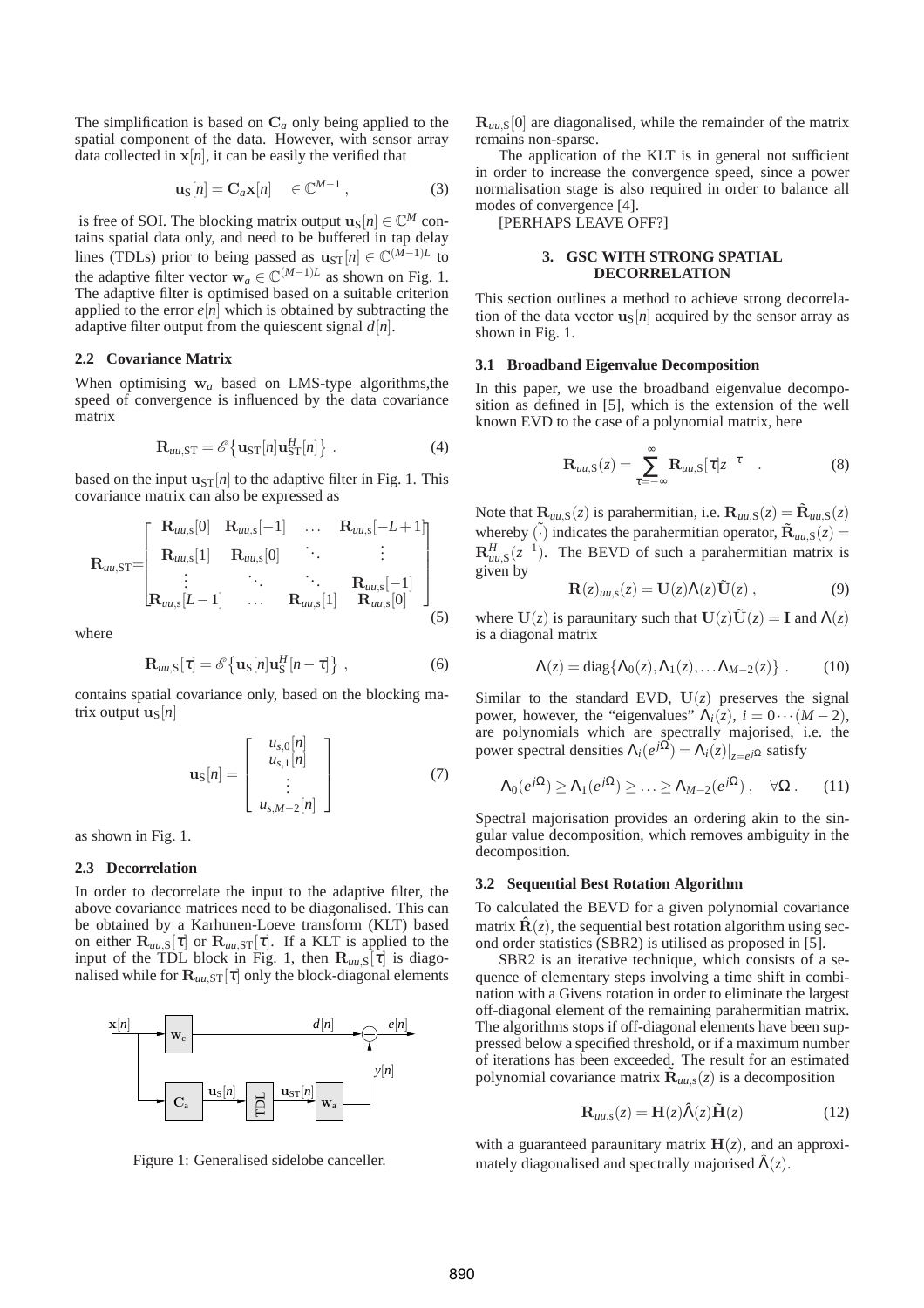

Figure 2: BEVD-based GSC with a paraunitary preprocessor  $H(z)$  to achieve a strong spatial decorrelation for the inputs to the adaptive filter w*a*.

# **3.3 Remaining Covariance Matrix**

When applying the paraunitary matrix  $H(z) \rightarrow -\infty H[n]$  to the array data  $\mathbf{u}_{\text{S}}[n]$  in Fig. 2, the covariance matrix at the output of  $H[n]$  has been diagonalised and spectrally majorised according to (10). As a result, the input to the adaptive process,  $u_{ST}[n]$ , has the following associated covariance matrix,

$$
\mathbf{R}_{uu,\mathrm{ST}} = \left[ \begin{array}{cccc} \hat{\Lambda}[0] & \hat{\Lambda}[-1] & \dots & \hat{\Lambda}[-L+1] \\ \hat{\Lambda}[1] & \hat{\Lambda}[0] & \ddots & \vdots \\ \vdots & \ddots & \ddots & \hat{\Lambda}[-1] \\ \hat{\Lambda}[L-1] & \dots & \hat{\Lambda}[1] & \hat{\Lambda}[0] \end{array} \right]. \tag{13}
$$

This matrix is not entirely diagonalised but has only 2*L* − 1 bands with non-sparse entries. Further, due to spectral majorisation, the outputs of  $H[n]$  will have decreasing power, and only a reduced number of broadband sources are considered, then only those outputs carrying power may be utilised for further processing, thus reducing the dimension of the data and subsequently the computation cost of beamforming algorithms.

However, if a GSC is operated on the output of  $H[n]$  as shown in Fig. 2, then temporal correlation remains as a potential source of slow convergence when using LMS-type algorithms. The next section will introduce a method to additionally reduce this temporal correlation.

### **4. GSC WITH SPATIO-TEMPORAL DECORRELATION**

To perform additional temporal whitening for the BEVD-GSC beamformer depicted in Fig. 2, we here follow a subband approach based on oversampled filter banks [6].

# **4.1 Filter Bank-Based Temporal Decorrelation**

Amongst a number of different subband adaptive structures, oversampled systems have been proven to perform very successfully [10, 11] and with a clearly defined bound for the minimum mean square error performance [7], which can be directly considered in the filter bank design [12]. The subband approach is based on separating the signal into *K* welldefined frequency bands such that only adjacent bands overlap, and decimated by a factor of  $N < K$  such that aliasing in the subbands is kept to a minimum. The subband signals are correlated due to the redundancy introduced in oversampling, but can be processed independently with the MMSE limited by the alias level.

In order to reduce the filter bank complexity, oversampled modulated filter banks are used, which only require the



Figure 3: Multichannel adaptive filters (MCAF) operating in each of the *K* subbands created by  $P + 1$  analysis filter banks (A) and one synthesis filter bank (S); the multichannel inputs  $u_{ST,m}[n]$  are the  $P \leq (M-1)$  spatially strongly decorrelated components of  $\mathbf{u}_{ST}[n]$  shown in Fig. 2.

design of a suitable prototype lowpass filter [12], and admit a very low computational cost [13].

The temporal prewhitening by filter banks can be exploited by two different structures:

- BEVD-Subband GSC (GSC-ST) performs strong spatial decorrelation first, followed by filter bank based temporal whitening;
- Subband-BEVD GSC (GSC-TS) uses a filter bank to prewhiten the array signals, and GSCs with strong spatial decorrelation such as shown in Fig. 2 are performed within each subband independently.

### **4.2 BEVD Subband GSC (GSC-ST) Beamformer**

The first approach performs processing similar to the structure shown in Fig. 2 up to the output of  $H(z)$ . Thereafter, each of the  $P \leq (M-1)$  remaining strongly decorrelated subchannels with non-zero power is decomposed into *K* oversampled subbands. Within each of the *K* subbands, a multichannel adaptive filter (MCAF) with *P* inputs is operated in order to minimise the overall output  $e[n]$ . This configuration is depicted in Fig. 2.

Within each subband, the *P* inputs remain strongly decorrelated, while the support of the auto-correlation function of each input is shortened by approximately the decimation ratio  $N < K$ , leading to an additional temporal decorrelation. The power spectral matrix of the MCAF inputs therefore takes the same shape as (13) but has an approximately *N* times lower order.

Thus, spatio-temporal decorrelation is achieved through the GSC-ST structure. Reconstruction to the fullband signal can be performed by a synthesis filter bank (S) at the output of the MCAFs as shown in Fig. 3. This structure is expected to have faster convergence speed compared to the BEVD based GSC beamformer due to the additional temporal decorrelation and the reduced number of coefficients courtesy of only  $P \leq (M-1)$  input signals to the adaptive process.

### **4.3 Subband BEVD GSC (GSC-TS) Beamformer**

Reversing the order of decorrelation, a subband decomposition can be applied to each of the *M* array signals in  $x[n]$ . Thereafter, in each of the resulting *K* subband signals a BEVD-GSC as outline in Fig. 2 is operated. This system setup is depicted in Fig. 4.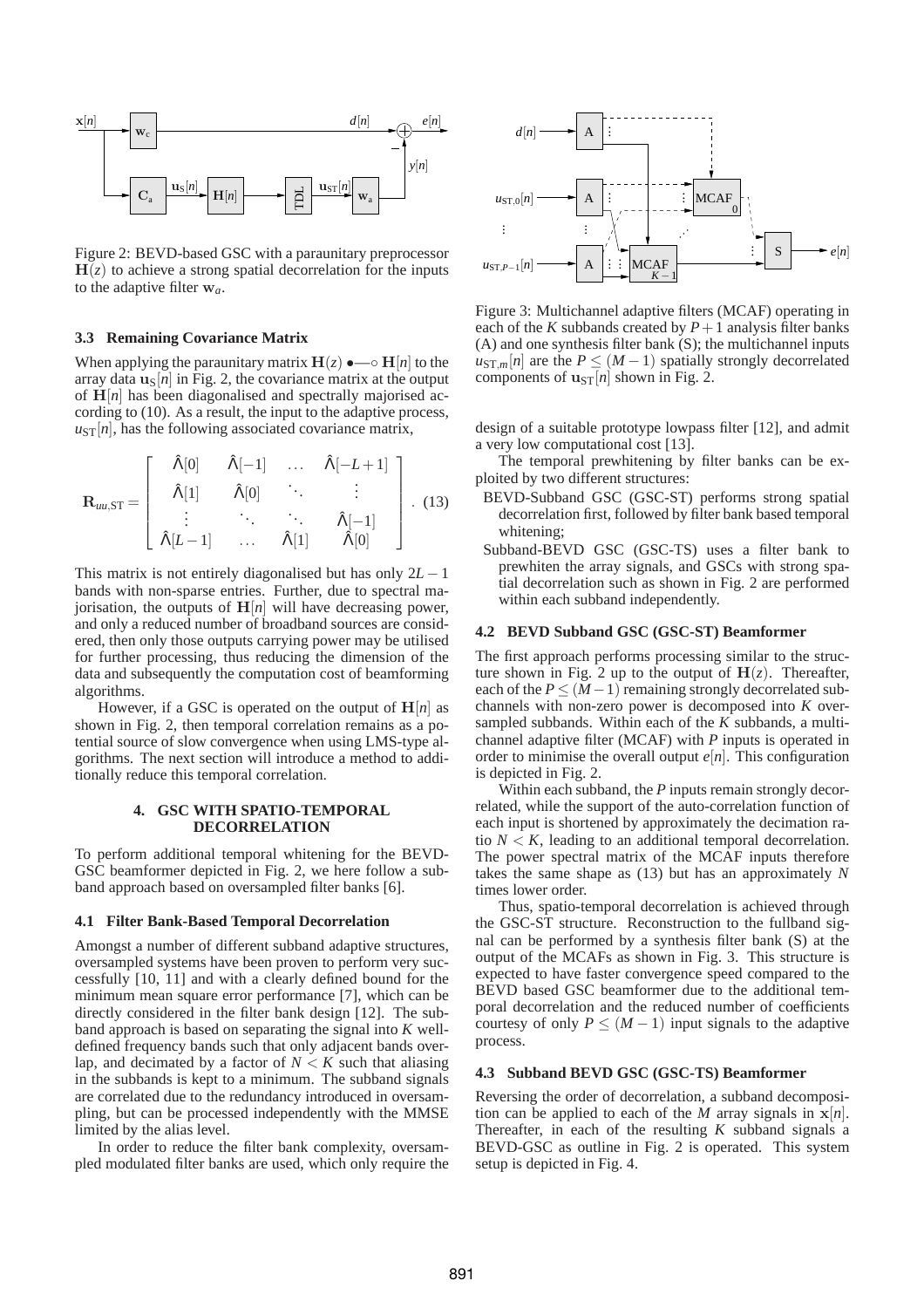

Figure 4: Subband-BEVD GSC (GSC-TS), whereby the array signals  $x_m[n]$  are decomposed into *K* temporally decorrelated subbands. Within each subband, a BEVD-GSC according to Fig. 2 is operated, which implicitly performs a strong spatial decorrelation.

The subband decomposition performs a temporal decorrelation by reducing the support window of any correlation function by approximately a factor of *N*. As a result, the BEVD operates on a power spectral matrix with *N* times reduced order within each of the subbands. Therefore, SBR2 can be expected to converge faster and with lower order unitary matrices compared to the case of the BEVD-GSC outlined in Sec. 3. Within each subband, these unitary matrices achieve a strong spatial decorrelation. The power spectral matrix within each subband possesses a similar order and sparseness to the GSC-ST, and low power outputs can be omitted from further processing.

# **4.4 Overall Covariance Matrix**

For the above cases of GSC-ST and GSC-TS, the overall covariance matrices across the TDLs of all adaptive processes differ in terms of their internal organisation, but share a common feature found in covariance matrices of subband adaptive filters. If  $\mathbf{R}_{ij}(z)$  is the power spectral matrix defining the correlation between TDLs located in subbands *i* and *j*, then due to overlap between adjacent subbands, the matrix R describing all TDLs is tri-blockdiagonal with non-sparse corner elements [13],

$$
\mathbf{R} = \begin{bmatrix} \mathbf{R}_{0,0} & \mathbf{R}_{0,1} & \mathbf{0} & \dots & \mathbf{0} & \mathbf{R}_{0,K-1} \\ \mathbf{R}_{1,0} & \mathbf{R}_{1,1} & \mathbf{R}_{1,2} & & \mathbf{0} & & \mathbf{0} \\ \mathbf{0} & \mathbf{R}_{2,1} & \mathbf{R}_{2,2} & \ddots & & \vdots \\ \vdots & & \ddots & \ddots & \ddots & \mathbf{0} \\ \mathbf{0} & & & \mathbf{R}_{K-2,K-2} & \mathbf{R}_{K-2,K-1} \\ \mathbf{R}_{K-1,0} & \mathbf{0} & \dots & \mathbf{0} & \mathbf{R}_{K-1,K-2} & \mathbf{R}_{K-1,K-1} \end{bmatrix}.
$$

All off-block diagonal terms are due to redundancy in the oversampled system, and will disappear if the main blockdiagonal correlation terms — on which they are dependent — are eliminated.

### **4.5 Complexity Considerations**

Instead of applying SBR2 to the full covariance matrix, the GSC-TS calculates paraunitary matrices  $H_k(z)$ ,  $k =$  $0 \cdots (K-1)$  based on individual subbands. The covariance matrices are based on decimated subband signals and will therefore have a smaller support, which results in both more accurate and faster computation. This also has the benefit of reducing the complexity of the SBR2 algorithm, since the number of iterations required to achieve the desired smallest value for off-diagonal elements is reduced.



Figure 5: Polynomial covariance matrix after the application of SBR2. [Negative moduli — probably showing real part!]

Another difference between the GSC-ST and the GSC-TS beamformers is the number of analysis filter bank operations. In case of the GSC-TS, the number of analysis filter banks is linked to the number of sensor signals, *M*. For the GSC-ST, the count of analysis filter banks depends on the number of independent interferers, *P*. If the number of independent broadband interferers *P* is very small compared to the number of array sensors, this translates into lower complexity requirements for the GSC-ST beamformer compared to the GSC-TS beamformer.

### **5. SIMULATIONS AND RESULTS**

The benefit of the proposed decorrelation for a broadband adaptive beamformer is demonstrated below in simulations. The simulated scenario contains a signal of interest which illuminates a  $M = 4$  linear equispaced sensor array from broadside. The array is corrupted by an independent broadband interferer covering the spectral interval  $\Omega \in [\frac{\pi}{8}, \frac{7\pi}{8}]$ , with a signal to interference ratio of −35dB from an angle −20◦ measured against broadside.

The spatially decorrelated BEVD based GSC beamformer (GSC-S) requires an estimation of the polynomial covariance matrix  $\mathbf{R}_{uu,S}(z)$ . The number of samples used to estimate this covariance matrix was chosen to be 1000, with the range of time delays set to  $|\tau| \leq 25$ . The polynomial covariance matrix  $\mathbf{R}_{uu,ST}(z)$  estimated from the signals  $\mathbf{u}_{ST}(z)$ is depicted in Fig. 5. As only one broadband interferer is present in the simulated scenario, all the output power is concentrated in the first diagonal element of  $\mathbf{R}_{uu,ST}(z)$  in Fig. 5.

The above BEVD based GSC beamformer (GSC-S) is benchmarked against the conventional time-domain CCD-GSC (GSC) setup without any prewhitening as well as a KLT-based GSC beamformer (KLT). All three beamformers operate using filters with  $L = 140$  coefficients for the adaptation process. The CCD-GSC (GSC) beamformer was further enhanced by the introduction of temporal decorrelation through subband decomposition. This subband CCD-GSC (GSC-T) structure utilises a prototype filter of length  $L_p = 448$  to decompose the received data into  $K = 16$  subband signals decimated by  $N = 14$  characterised in [6]. Due to the *N* times increased sampling period, a reduced TDL of